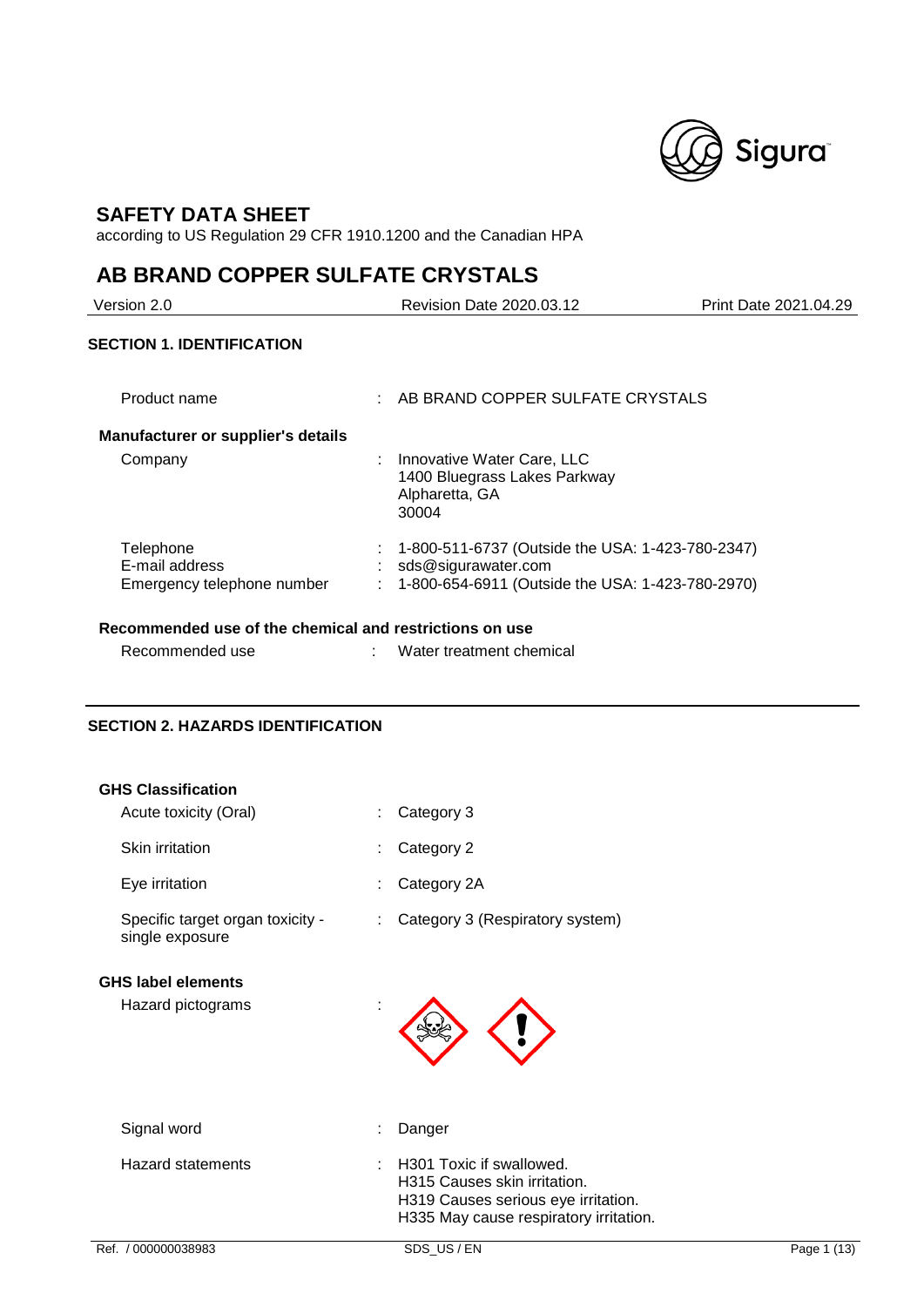

|  | Precautionary statements | <b>Prevention:</b><br>P261 Avoid breathing dust/ fume/ gas/ mist/ vapours/ spray.<br>P264 Wash skin thoroughly after handling.<br>P270 Do not eat, drink or smoke when using this product.<br>P271 Use only outdoors or in a well-ventilated area.<br>P280 Wear eye protection/face protection.<br>P280 Wear protective gloves.<br><b>Response:</b><br>P301 + P310 + P330 IF SWALLOWED: Immediately call a<br>POISON CENTER/ doctor. Rinse mouth.<br>P302 + P352 IF ON SKIN: Wash with plenty of soap and water.<br>P304 + P340 + P312 IF INHALED: Remove person to fresh air<br>and keep comfortable for breathing. Call a POISON CENTER/<br>doctor if you feel unwell.<br>P305 + P351 + P338 IF IN EYES: Rinse cautiously with water for<br>several minutes. Remove contact lenses, if present and easy to<br>do. Continue rinsing.<br>P332 + P313 If skin irritation occurs: Get medical advice/attention.<br>P337 + P313 If eye irritation persists: Get medical advice/atten-<br>tion.<br>P362 Take off contaminated clothing and wash before reuse.<br>Storage:<br>P403 + P233 Store in a well-ventilated place. Keep container tight-<br>ly closed.<br>P405 Store locked up.<br>Disposal:<br>P501 Dispose of contents/ container to an approved waste dis-<br>posal plant. |
|--|--------------------------|-----------------------------------------------------------------------------------------------------------------------------------------------------------------------------------------------------------------------------------------------------------------------------------------------------------------------------------------------------------------------------------------------------------------------------------------------------------------------------------------------------------------------------------------------------------------------------------------------------------------------------------------------------------------------------------------------------------------------------------------------------------------------------------------------------------------------------------------------------------------------------------------------------------------------------------------------------------------------------------------------------------------------------------------------------------------------------------------------------------------------------------------------------------------------------------------------------------------------------------------------------------------------------------|
|--|--------------------------|-----------------------------------------------------------------------------------------------------------------------------------------------------------------------------------------------------------------------------------------------------------------------------------------------------------------------------------------------------------------------------------------------------------------------------------------------------------------------------------------------------------------------------------------------------------------------------------------------------------------------------------------------------------------------------------------------------------------------------------------------------------------------------------------------------------------------------------------------------------------------------------------------------------------------------------------------------------------------------------------------------------------------------------------------------------------------------------------------------------------------------------------------------------------------------------------------------------------------------------------------------------------------------------|

### **Other hazards**

None known.

### **SECTION 3. COMPOSITION/INFORMATION ON INGREDIENTS**

Chemical nature : Mixture

#### **Hazardous components**

| Chemical name / Synonyms        | ICAS-No.  | Concentration (% w/w) |
|---------------------------------|-----------|-----------------------|
| Copper(II) sulfate pentahydrate | 7758-99-8 | $98 - 100$            |

## **SECTION 4. FIRST AID MEASURES**

General advice : Call a poison control center or doctor for treatment advice. For 24-hour emergency medical assistance, call Arch Chemical Emergency Action Network at 1-800-654-6911. Have the product container or label with you when calling a poison control center or doctor, or going for treatment.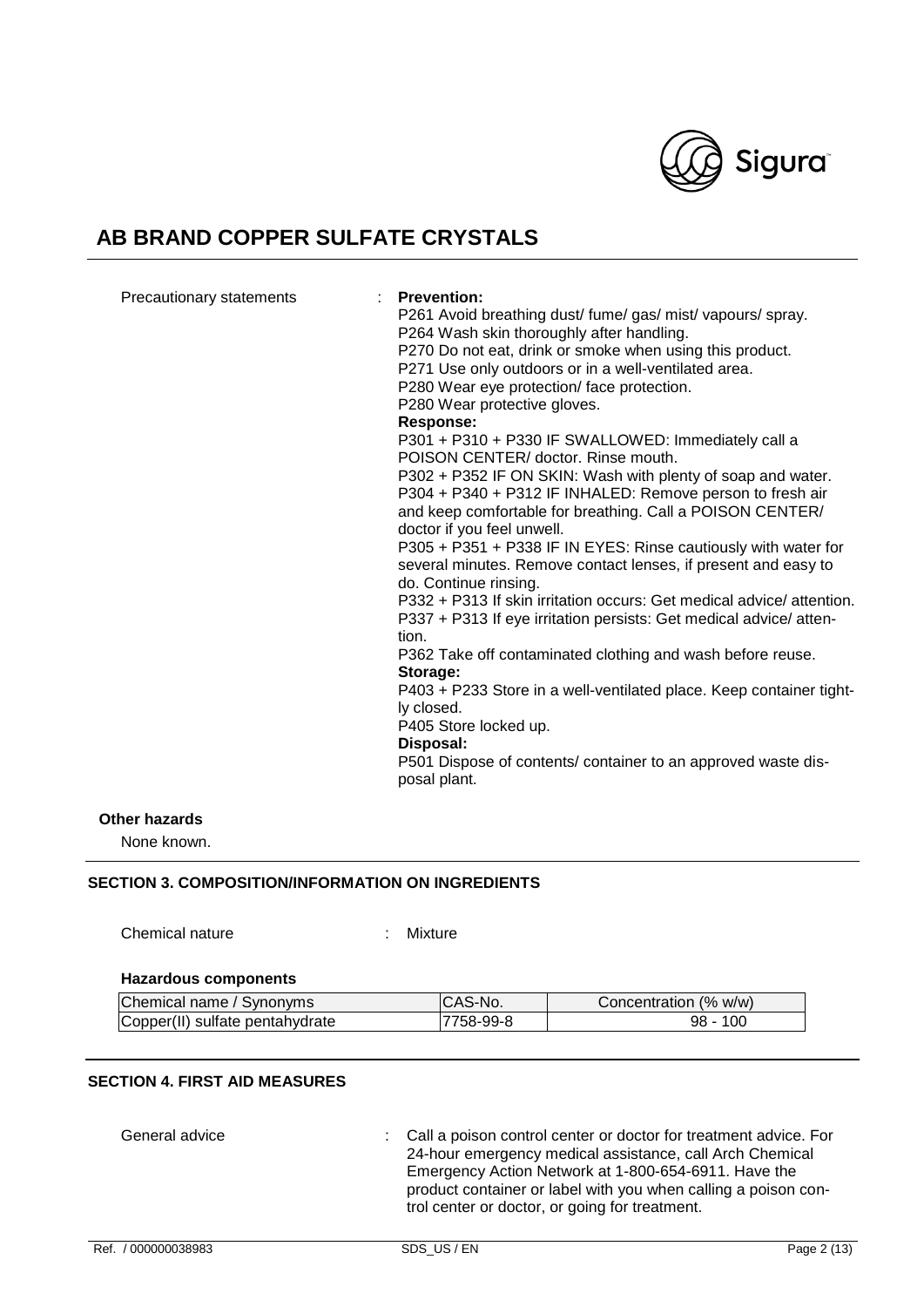

| If inhaled                                                       | IF INHALED: Move person to fresh air. If person is not breath-<br>ing, call 911 or an ambulance, then give artificial respiration,<br>preferably mouth-to-mouth if possible. Call a poison control<br>center or doctor for further treatment advice.                                                  |
|------------------------------------------------------------------|-------------------------------------------------------------------------------------------------------------------------------------------------------------------------------------------------------------------------------------------------------------------------------------------------------|
| In case of skin contact                                          | IF ON SKIN OR CLOTHING: Take off contaminated clothing.<br>Rinse skin immediately with plenty of water for 15-20 minutes.<br>Call a poison control center or doctor for treatment advice.                                                                                                             |
| In case of eye contact                                           | : IF IN EYES: Hold eye open and rinse slowly and gently with<br>water for 15-20 minutes. Remove contact lenses, if present,<br>after the first 5 minutes, then continue rinsing eye. Call a poi-<br>son control center or doctor for treatment advice.                                                |
| If swallowed                                                     | IF SWALLOWED: Call a poison control center or doctor im-<br>mediately for treatment advice. Have person sip a glass of<br>water if able to swallow. Do not induce vomiting unless told to<br>do so by a poison control center or doctor. Do not give any-<br>thing by mouth to an unconscious person. |
| Most important symptoms and ef-<br>fects, both acute and delayed | None known.                                                                                                                                                                                                                                                                                           |

## **SECTION 5. FIREFIGHTING MEASURES**

| Suitable extinguishing media         | Use extinguishing measures that are appropriate to local cir-<br>cumstances and the surrounding environment.                                                                                                                                  |
|--------------------------------------|-----------------------------------------------------------------------------------------------------------------------------------------------------------------------------------------------------------------------------------------------|
| Specific hazards during firefighting | Material will not ignite or burn.                                                                                                                                                                                                             |
| Further information                  | Use water spray to cool unopened containers.<br>In case of fire, use normal fire-fighting equipment and the<br>personal protective equipment recommended in Section 8 to<br>include a NIOSH approved self-contained breathing appa-<br>ratus. |

## **SECTION 6. ACCIDENTAL RELEASE MEASURES**

| Personal precautions, protective<br>equipment and emergency proce-<br>dures | Use the personal protective equipment recommended in Sec-<br>tion 8 and a NIOSH approved self-contained breathing appa-<br>ratus.<br>Prevent further leakage or spillage if safe to do so.<br>Use personal protective equipment as required.<br>Evacuate personnel to safe areas. |
|-----------------------------------------------------------------------------|-----------------------------------------------------------------------------------------------------------------------------------------------------------------------------------------------------------------------------------------------------------------------------------|
| <b>Environmental precautions</b>                                            | If the product contaminates rivers and lakes or drains inform<br>respective authorities.                                                                                                                                                                                          |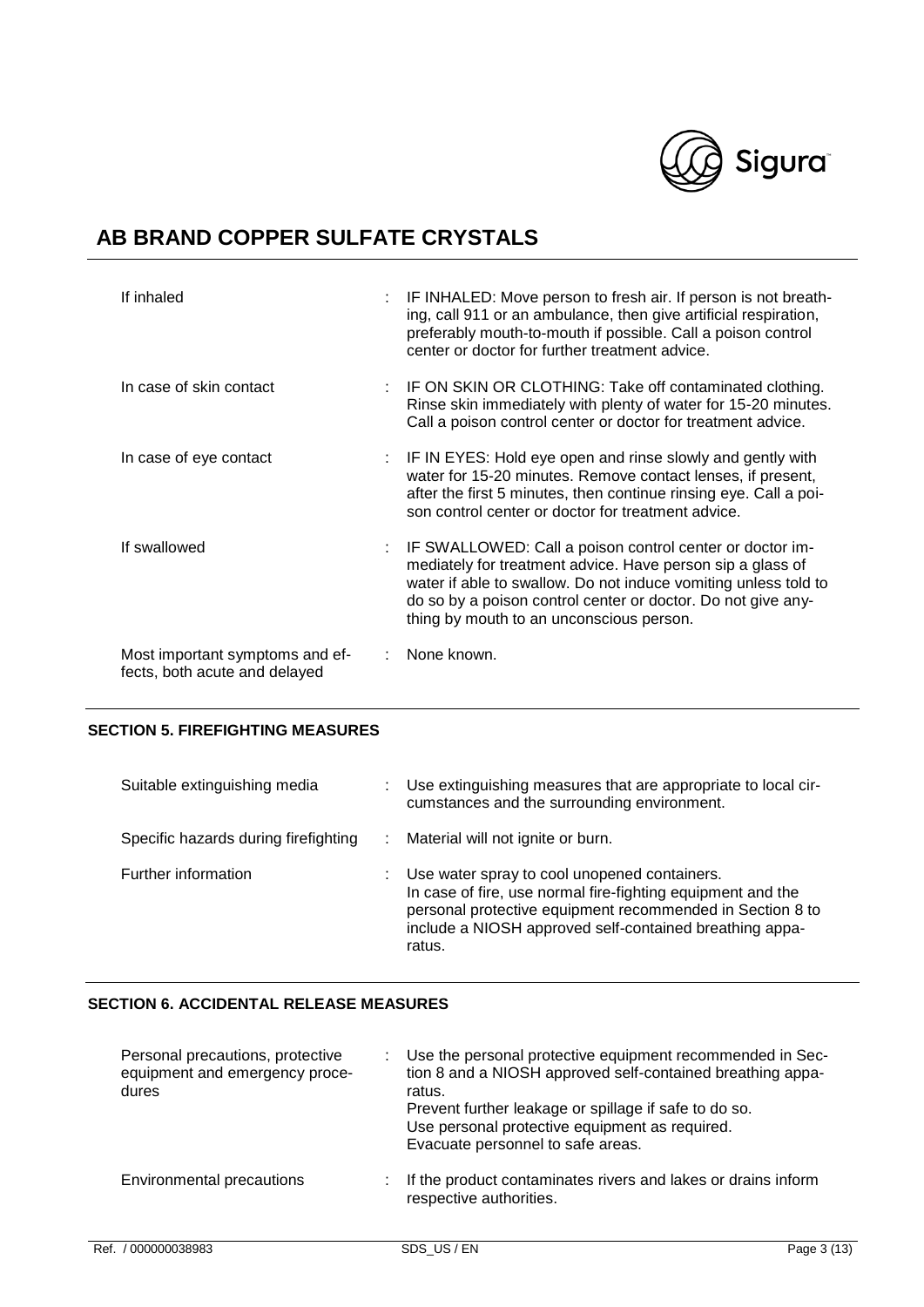

| Methods and materials for contain- | Sweep up and shovel into suitable containers for disposal. |
|------------------------------------|------------------------------------------------------------|
| ment and cleaning up               | Do not flush into surface water or sanitary sewer system.  |
|                                    | Avoid dust formation.                                      |

## **SECTION 7. HANDLING AND STORAGE**

| Advice on safe handling     | : Do not take internally.<br>Avoid contact with skin, eyes and clothing.<br>If in eyes or on skin, rinse well with water.<br>Avoid breathing dust.<br>The Maximum Usage Level (MUL) of this product is 4mg/L for<br>drinking water use. The finished drinking water should be<br>monitored to ensure that levels of copper do not exceed regu-<br>latory requirements. |
|-----------------------------|------------------------------------------------------------------------------------------------------------------------------------------------------------------------------------------------------------------------------------------------------------------------------------------------------------------------------------------------------------------------|
| Conditions for safe storage | : Store in a cool, dry and well ventilated place. Isolate from<br>incompatible materials.                                                                                                                                                                                                                                                                              |
| Materials to avoid          | : Refer to Section 10, "Incompatible Materials."                                                                                                                                                                                                                                                                                                                       |

### **SECTION 8. EXPOSURE CONTROLS/PERSONAL PROTECTION**

### **Components with workplace control parameters**

| Components                      | CAS-No.   | Value type<br>(Form of<br>exposure) | Control parame-<br>ters / Permissi-<br>ble concentra-<br>tion | <b>Basis</b> |
|---------------------------------|-----------|-------------------------------------|---------------------------------------------------------------|--------------|
| Copper(II) sulfate pentahydrate | 7758-99-8 | <b>REL</b> (Dust<br>and mist.)      | 1 mg/m $3$<br>(as Cu)                                         | NIOSH/GUIDE  |
|                                 |           | TWA (Dust<br>and mist.)             | 1 $mg/m3$<br>(as Cu)                                          | <b>ACGIH</b> |
|                                 |           | (Dust and<br>mist.)                 |                                                               | <b>ACGIH</b> |
|                                 |           | TWA (Fume.)                         | $0.2$ mg/m $3$<br>(as Cu)                                     | <b>ACGIH</b> |
|                                 |           | (Fume.)                             |                                                               | <b>ACGIH</b> |
|                                 |           | REL (Fume.)                         | $0.1 \text{ mg/m}$ 3<br>(as Cu)                               | NIOSH/GUIDE  |

| <b>Engineering measures</b>                                    | : Local exhaust ventilation or other engineering controls are<br>normally required when handling or using this product to<br>keep airborne exposures below the TLV, PEL or other rec-<br>ommended exposure limit. |
|----------------------------------------------------------------|-------------------------------------------------------------------------------------------------------------------------------------------------------------------------------------------------------------------|
| <b>Personal protective equipment</b><br>Respiratory protection | Wear a NIOSH approved respirator if levels above the expo-                                                                                                                                                        |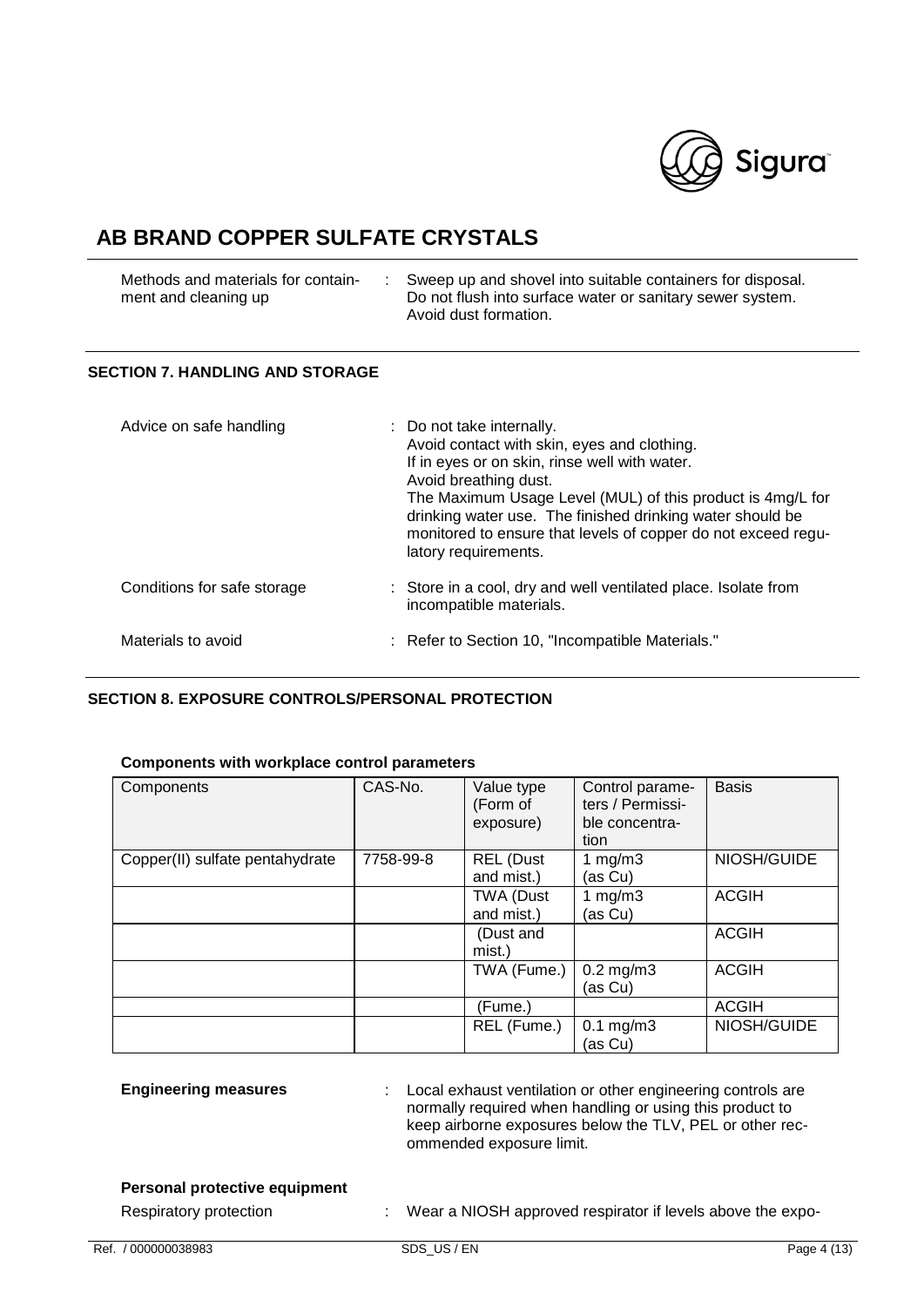

|                          | sure limits are possible.<br>NIOSH approved half-face air purifying respirator with an N95<br>filter. Air purifying respirators should not be used in oxygen<br>deficient or IDLH atmospheres or if exposure concentrations<br>exceed ten (10) times the published limit. |  |
|--------------------------|---------------------------------------------------------------------------------------------------------------------------------------------------------------------------------------------------------------------------------------------------------------------------|--|
| Hand protection          |                                                                                                                                                                                                                                                                           |  |
| <b>Remarks</b>           | Avoid contact with skin. Impervious gloves                                                                                                                                                                                                                                |  |
| Eye protection           | Chemical resistant goggles must be worn.                                                                                                                                                                                                                                  |  |
| Skin and body protection | Impervious clothing                                                                                                                                                                                                                                                       |  |
| Protective measures      | Ensure that eyewash stations and safety showers are close<br>to the workstation location.                                                                                                                                                                                 |  |

## **SECTION 9. PHYSICAL AND CHEMICAL PROPERTIES**

| Appearance                   | t | powder                                                                           |
|------------------------------|---|----------------------------------------------------------------------------------|
| Colour                       |   | no data available                                                                |
| Odour                        |   | no data available                                                                |
| <b>Odour Threshold</b>       | ÷ | no data available                                                                |
| pH                           |   | $3.7 - 4.2$<br>Concentration: 100 g/l<br>(as aqueous solution)                   |
| Melting point/freezing point |   | 302 °F / 150 °C                                                                  |
| Boiling point/boiling range  | ÷ | 1040 °F / 560 °C                                                                 |
| Flash point                  |   | Not applicable                                                                   |
| Evaporation rate             |   | Not applicable                                                                   |
| Flammability (solid, gas)    |   | Product is not known to be flammable, combustible, pyrophor-<br>ic or explosive. |
| Flammability (liquids)       |   | no data available                                                                |
| Self-ignition                |   | : no data available                                                              |
| Upper explosion limit        | ÷ | no data available                                                                |
| Lower explosion limit        |   | no data available                                                                |
|                              |   |                                                                                  |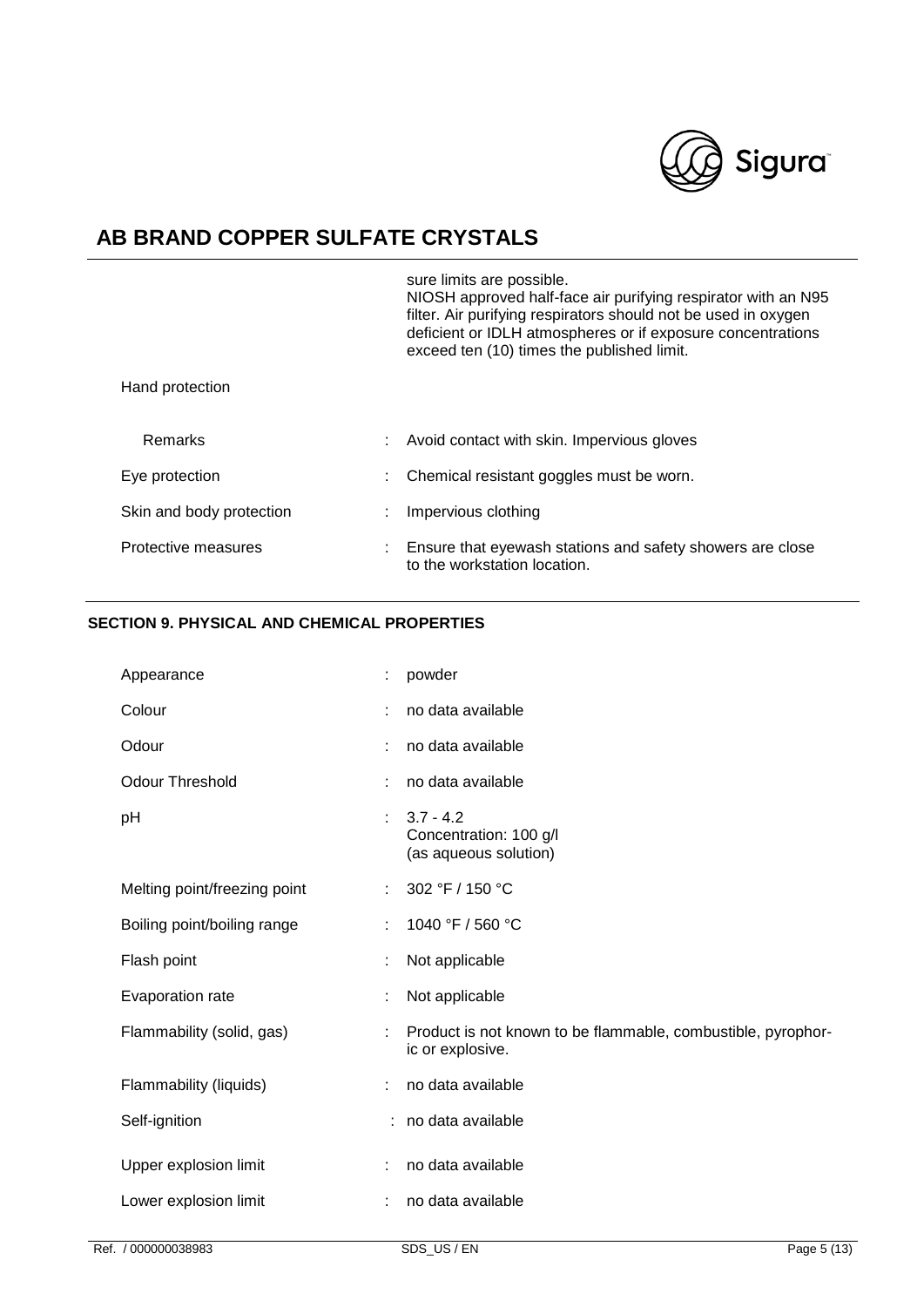

| Vapour pressure                        |   | 26.7 hPa (72.5 °F / 22.5 °C) |
|----------------------------------------|---|------------------------------|
| Relative vapour density                |   | : 8.6                        |
| Relative density                       |   | : $2.28(60.1 °F / 15.6 °C)$  |
| Density                                |   | no data available            |
| Bulk density                           |   | no data available            |
| Water solubility                       |   | 316 g/l $(32 °F / 0 °C)$     |
| Partition coefficient: n-octanol/water | ÷ | Not applicable               |
| Auto-ignition temperature              |   | no data available            |
| Decomposition temperature              |   | no data available            |
| Viscosity, dynamic                     |   | no data available            |
| Viscosity, kinematic                   |   | no data available            |
| Molecular weight                       |   | 249.68 g/mol                 |

## **SECTION 10. STABILITY AND REACTIVITY**

| Possibility of hazardous reactions | Stable under normal conditions.<br>t.                                                                       |
|------------------------------------|-------------------------------------------------------------------------------------------------------------|
| Conditions to avoid                | Heat<br>t.<br>Exposure to air.                                                                              |
| Incompatible materials             | Strong bases<br>t.<br>Reducing agents<br>Alkalis<br>acetylene<br>nitromethane<br>Metals<br>Oxidizing agents |
| Hazardous decomposition products   | Sulphur oxides<br>÷.<br>Copper oxides                                                                       |

## **SECTION 11. TOXICOLOGICAL INFORMATION**

Information on likely routes of expo- : sure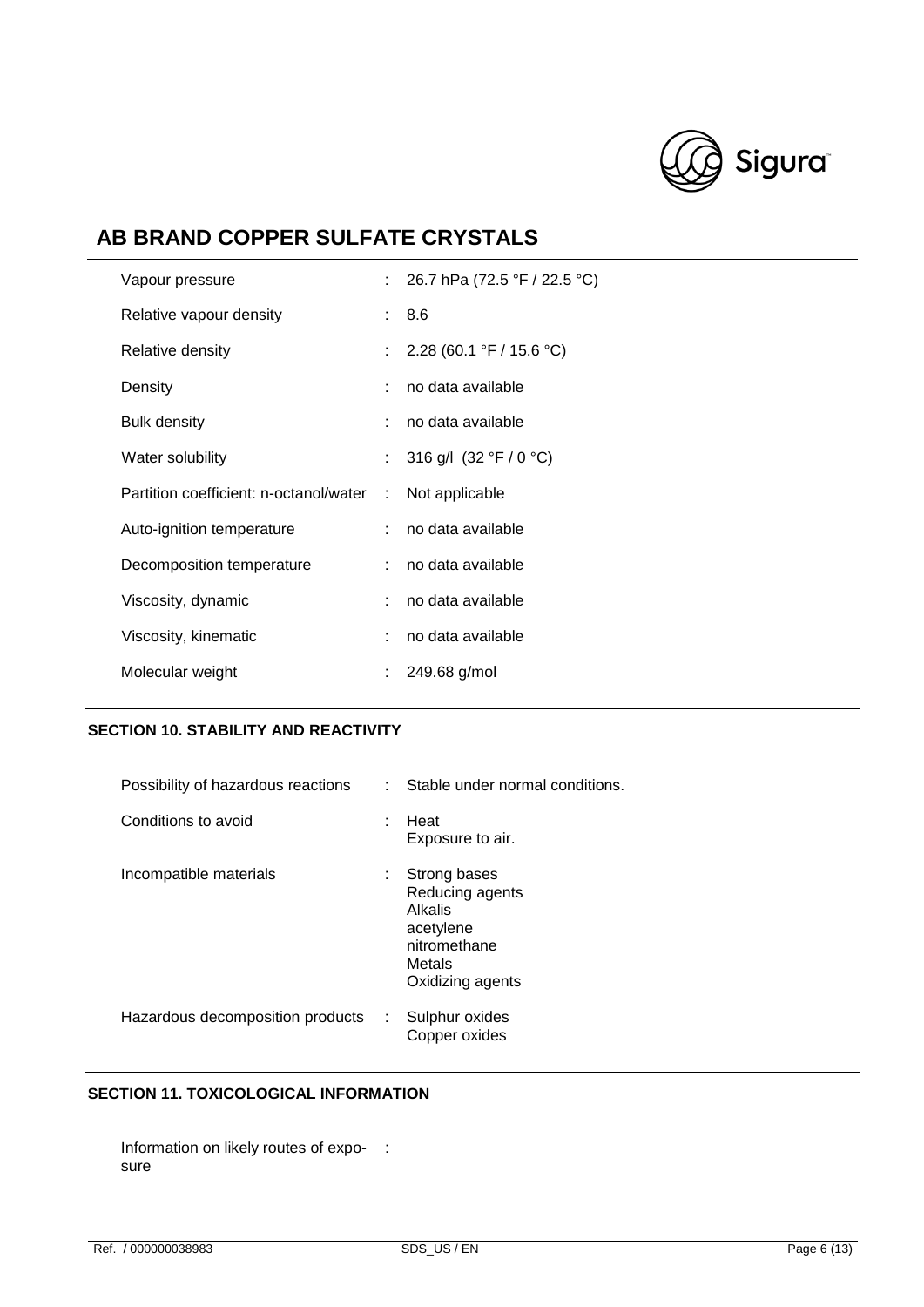

|                                                                                              | Eyes<br><b>Skin</b><br>Ingestion<br>Inhalation                                                                                                                |
|----------------------------------------------------------------------------------------------|---------------------------------------------------------------------------------------------------------------------------------------------------------------|
| <b>Acute toxicity</b>                                                                        |                                                                                                                                                               |
| Acute oral toxicity<br>÷                                                                     | LD50 (Rat): = 300 mg/kg                                                                                                                                       |
| Acute inhalation toxicity                                                                    | Remarks: no data available                                                                                                                                    |
| Acute dermal toxicity                                                                        | LD50 (Rabbit): $>= 1,000$ mg/kg                                                                                                                               |
| Acute toxicity (other routes of admin-:<br>istration)                                        | Remarks: May cause skin, eye and mucous membrane irrita-<br>tion (includes upper respiratory tract). Ingestion may cause<br>gastrointestinal discomfort.      |
| <b>Skin corrosion/irritation</b><br>Remarks: Moderate skin irritation                        |                                                                                                                                                               |
| Serious eye damage/eye irritation<br>Result: Moderate eye irritation                         |                                                                                                                                                               |
| <b>Respiratory or skin sensitisation</b><br>Remarks: Not believed to be sensitising to skin. |                                                                                                                                                               |
| Carcinogenicity                                                                              |                                                                                                                                                               |
| <b>IARC</b>                                                                                  | No component of this product present at levels greater than or<br>equal to 0.1% is identified as probable, possible or confirmed<br>human carcinogen by IARC. |
| <b>OSHA</b>                                                                                  | No component of this product present at levels greater than or<br>equal to 0.1% is on OSHA#s list of regulated carcinogens.                                   |
| NTP                                                                                          | No component of this product present at levels greater than or<br>equal to 0.1% is identified as a known or anticipated carcino-<br>gen by NTP.               |
| <b>ACGIH</b>                                                                                 | No component of this product present at levels greater than or<br>equal to 0.1% is identified as a carcinogen or potential carcin-<br>ogen by ACGIH.          |
| <b>Repeated dose toxicity</b>                                                                |                                                                                                                                                               |
| Remarks: Chronic exposure may cause dermatitis.                                              |                                                                                                                                                               |

### **Further information**

Remarks: no data available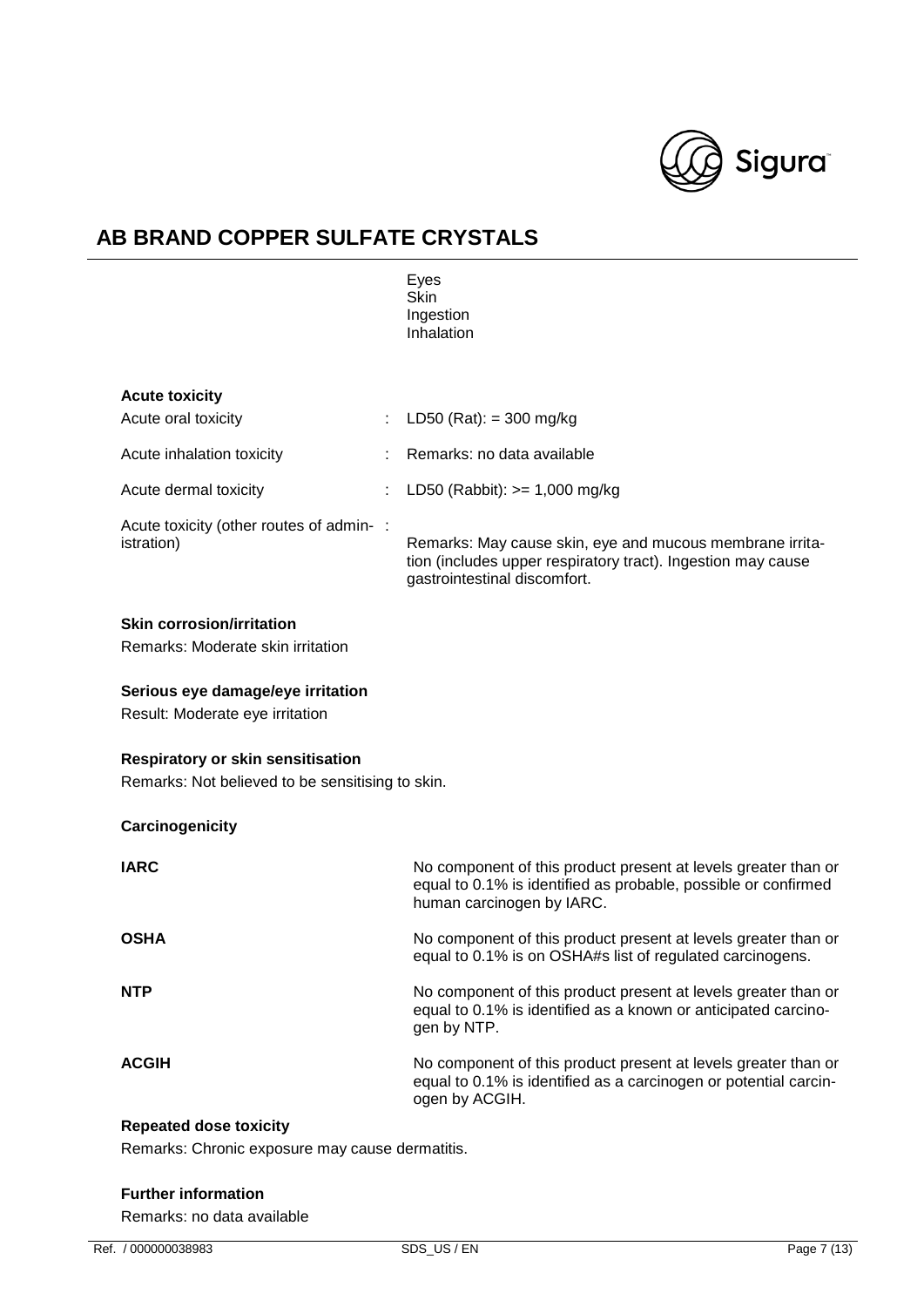

## **SECTION 12. ECOLOGICAL INFORMATION**

| <b>Ecotoxicity</b><br>no data available               |                                                                                                                                                                                                                                                                                                               |
|-------------------------------------------------------|---------------------------------------------------------------------------------------------------------------------------------------------------------------------------------------------------------------------------------------------------------------------------------------------------------------|
| Persistence and degradability<br>no data available    |                                                                                                                                                                                                                                                                                                               |
| <b>Bioaccumulative potential</b><br>no data available |                                                                                                                                                                                                                                                                                                               |
| <b>Mobility in soil</b><br>no data available          |                                                                                                                                                                                                                                                                                                               |
| Other adverse effects                                 |                                                                                                                                                                                                                                                                                                               |
| Ozone-Depletion Potential                             | Regulation: US. EPA Clean Air Act (CAA) Section 602 Ozone-<br>Depleting Substances (40 CFR 82, Subpt. A, App A & B)<br>Remarks: This product neither contains, nor was manufac-<br>tured with a Class I or Class II ODS as defined by the U.S.<br>Clean Air Act Section 602 (40 CFR 82, Subpt. A, App.A + B). |
| Additional ecological information<br>÷                | Very toxic to aquatic organisms, may cause long-term adverse<br>effects in the aquatic environment.                                                                                                                                                                                                           |

### **SECTION 13. DISPOSAL CONSIDERATIONS**

| <b>Disposal methods</b> |                                                                                                                                                                                              |
|-------------------------|----------------------------------------------------------------------------------------------------------------------------------------------------------------------------------------------|
| Waste from residues     | : If this product becomes a waste, it will be a nonhazardous<br>waste.<br>As a nonhazardous solid waste it should be disposed of in<br>accordance with local, state and federal regulations. |

## **SECTION 14. TRANSPORT INFORMATION**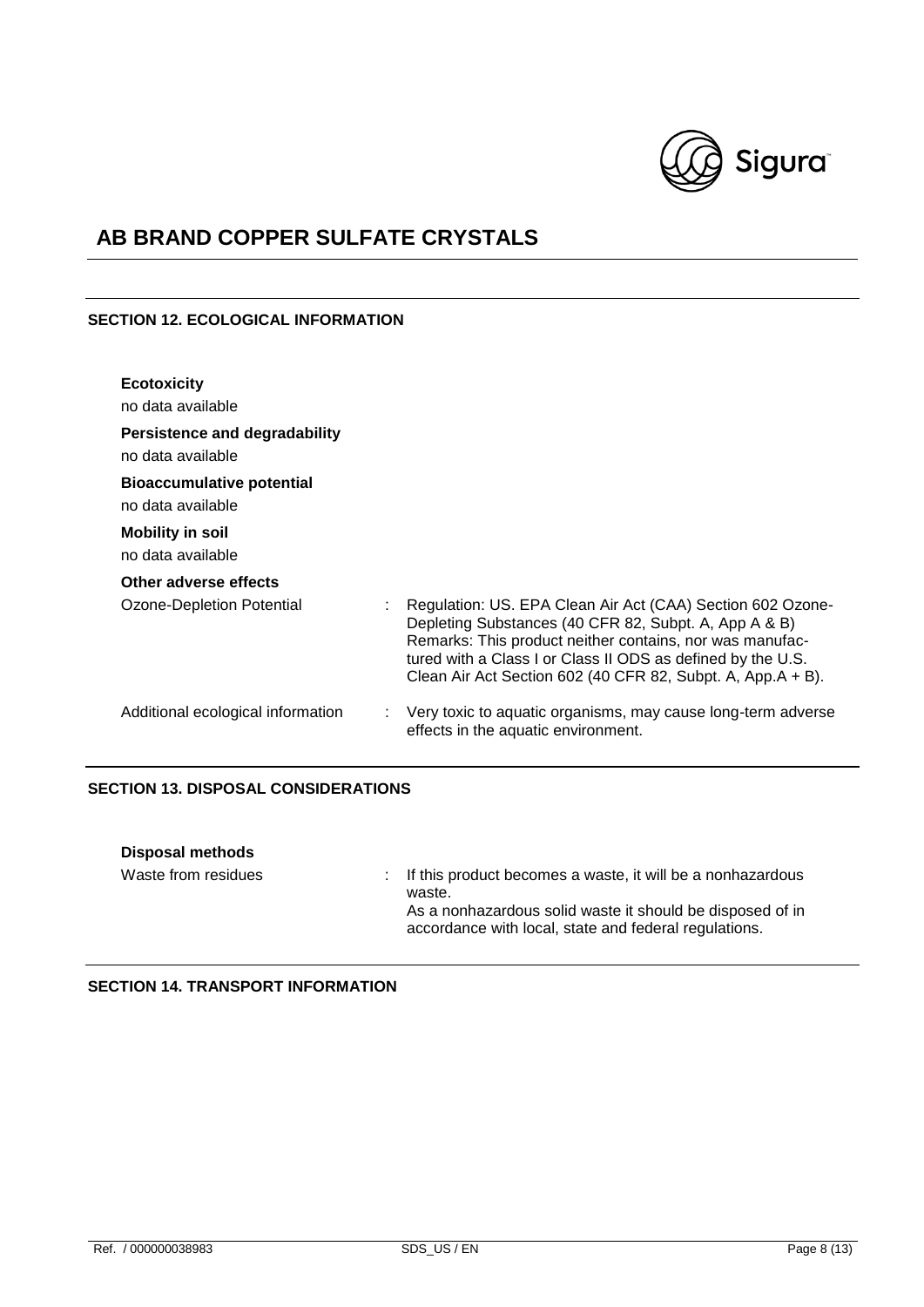

## **DOT**

|             | UN number<br>Proper shipping name<br><b>Transport hazard class</b><br><b>Packing group</b><br>Labels<br><b>Emergency Response Guidebook</b><br>Number<br><b>Environmental hazards</b> | 3077<br>: Environmentally hazardous substance, solid, n.o.s.<br>(Copper(II) sulfate pentahydrate)<br>9<br>$\mathbf{III}$<br>9<br>171<br>: yes |
|-------------|---------------------------------------------------------------------------------------------------------------------------------------------------------------------------------------|-----------------------------------------------------------------------------------------------------------------------------------------------|
| TDG         |                                                                                                                                                                                       |                                                                                                                                               |
|             | UN number<br>Proper shipping name                                                                                                                                                     | 3077<br>: ENVIRONMENTALLY HAZARDOUS SUBSTANCE,<br>SOLID, N.O.S.<br>(Copper(II) sulfate pentahydrate)                                          |
|             | <b>Transport hazard class</b>                                                                                                                                                         | 9                                                                                                                                             |
|             | <b>Packing group</b><br>Labels                                                                                                                                                        | -III<br>9                                                                                                                                     |
|             | <b>Environmental hazards</b>                                                                                                                                                          | yes                                                                                                                                           |
| <b>IATA</b> |                                                                                                                                                                                       |                                                                                                                                               |
|             | <b>UN number</b><br>Proper shipping name                                                                                                                                              | : 3077<br>: Environmentally hazardous substance, solid, n.o.s.<br>(Copper(II) sulfate pentahydrate)                                           |
|             | <b>Transport hazard class</b><br><b>Packing group</b>                                                                                                                                 | 9<br>Ш                                                                                                                                        |
|             | Labels                                                                                                                                                                                | : 9M1                                                                                                                                         |
|             | <b>Environmental hazards</b>                                                                                                                                                          | : yes                                                                                                                                         |
| <b>IMDG</b> |                                                                                                                                                                                       |                                                                                                                                               |
|             | UN number<br>Proper shipping name                                                                                                                                                     | : 3077<br>: Environmentally hazardous substance, solid, n.o.s.<br>(Copper(II) sulfate pentahydrate)                                           |
|             | <b>Transport hazard class</b>                                                                                                                                                         | 9                                                                                                                                             |
|             | <b>Packing group</b><br>Labels                                                                                                                                                        | $\mathbf{III}$<br>9                                                                                                                           |
|             | EmS Number 1                                                                                                                                                                          | F-A                                                                                                                                           |
|             | EmS Number 2                                                                                                                                                                          | $S-F$                                                                                                                                         |
|             | <b>Environmental hazards</b>                                                                                                                                                          | Marine pollutant: yes                                                                                                                         |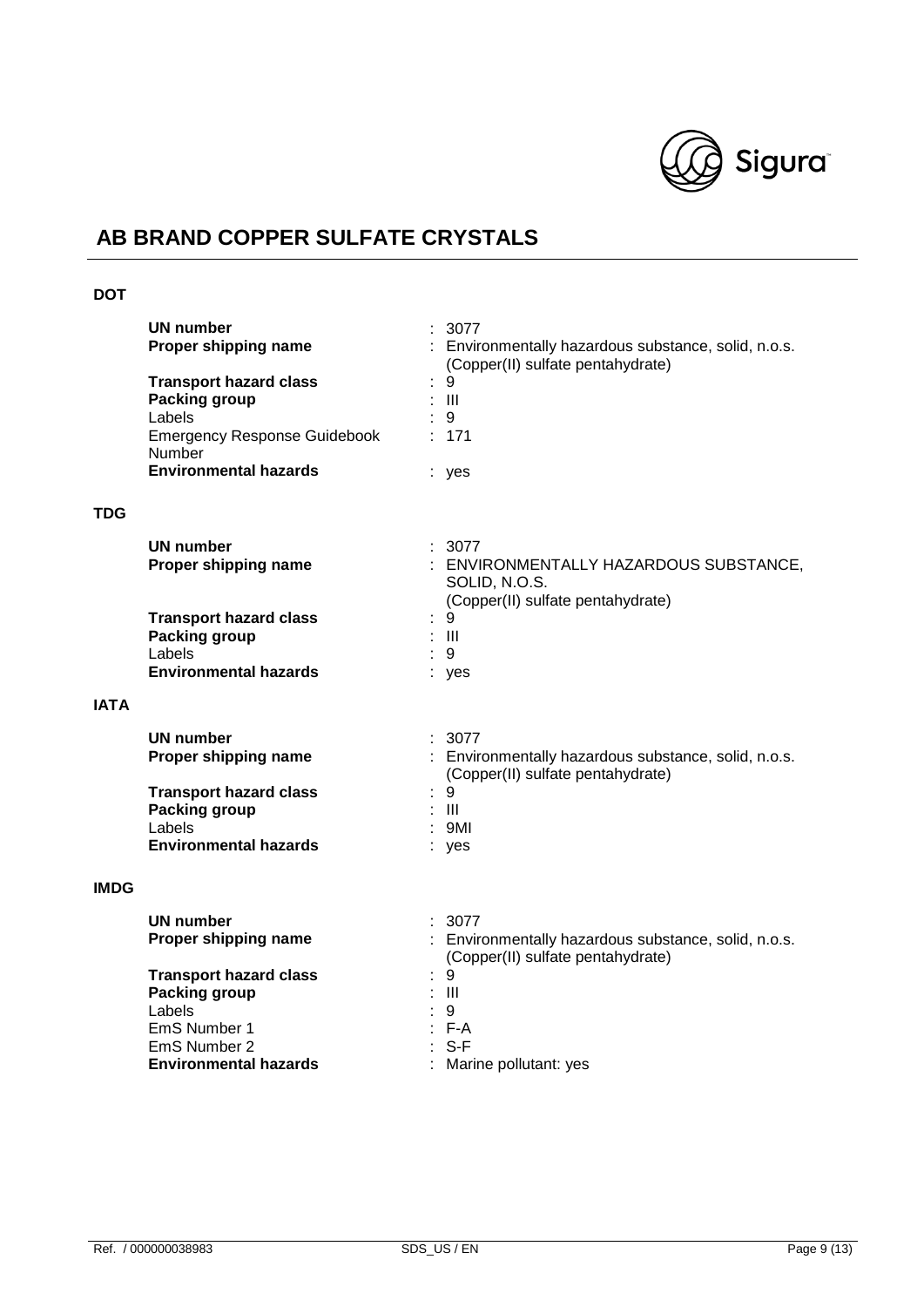

### **ADR**

**RID**

| UN number<br>Proper shipping name                                                                                                                                         |    | : 3077<br>ENVIRONMENTALLY HAZARDOUS SUBSTANCE,<br>SOLID, N.O.S.<br>(Copper(II) sulfate pentahydrate)                                           |
|---------------------------------------------------------------------------------------------------------------------------------------------------------------------------|----|------------------------------------------------------------------------------------------------------------------------------------------------|
| <b>Transport hazard class</b><br><b>Packing group</b><br><b>Classification Code</b><br><b>Hazard Identification Number</b><br>Labels<br><b>Environmental hazards</b>      |    | 9<br>: III<br>M7<br>90<br>9<br>: yes                                                                                                           |
| <b>UN number</b><br>Proper shipping name<br><b>Transport hazard class</b><br>Packing group<br><b>Classification Code</b><br><b>Hazard Identification Number</b><br>Labels |    | : 3077<br>ENVIRONMENTALLY HAZARDOUS SUBSTANCE,<br>SOLID, N.O.S.<br>(Copper(II) sulfate pentahydrate)<br>9<br>$\mathbf{III}$<br>M7<br>: 90<br>9 |
| <b>Environmental hazards</b>                                                                                                                                              |    | : yes                                                                                                                                          |
| Special precautions for user                                                                                                                                              |    | : none                                                                                                                                         |
| Transport in bulk according to An-<br>nex II of MARPOL 73/78 and the IBC<br>Code                                                                                          | ÷. | Not applicable                                                                                                                                 |

## **SECTION 15. REGULATORY INFORMATION**

**This chemical is a pesticide product registered by the United States Environmental Protection Agency and is subject to certain labeling requirements under federal pesticide law. These requirements differ from the classification criteria and hazard information required for safety data sheets (SDS), and for workplace labels of non-pesticide chemicals.**

| <b>EPA Registration number</b> |                             | 56576-1-8959                                                                                                                                                                                                                |
|--------------------------------|-----------------------------|-----------------------------------------------------------------------------------------------------------------------------------------------------------------------------------------------------------------------------|
| Signal word                    | $\mathcal{F}_{\mathcal{A}}$ | DANGER!                                                                                                                                                                                                                     |
| <b>Hazard statements</b>       |                             | : Causes substantial but temporary eye injury.<br>Harmful if absorbed through skin.<br>Corrosive - causes irreversible eye damage.<br>This pesticide is toxic to fish.<br>This pesticide is toxic to aquatic invertebrates. |

## **EPCRA - Emergency Planning and Community Right-to-Know Act CERCLA Reportable Quantity**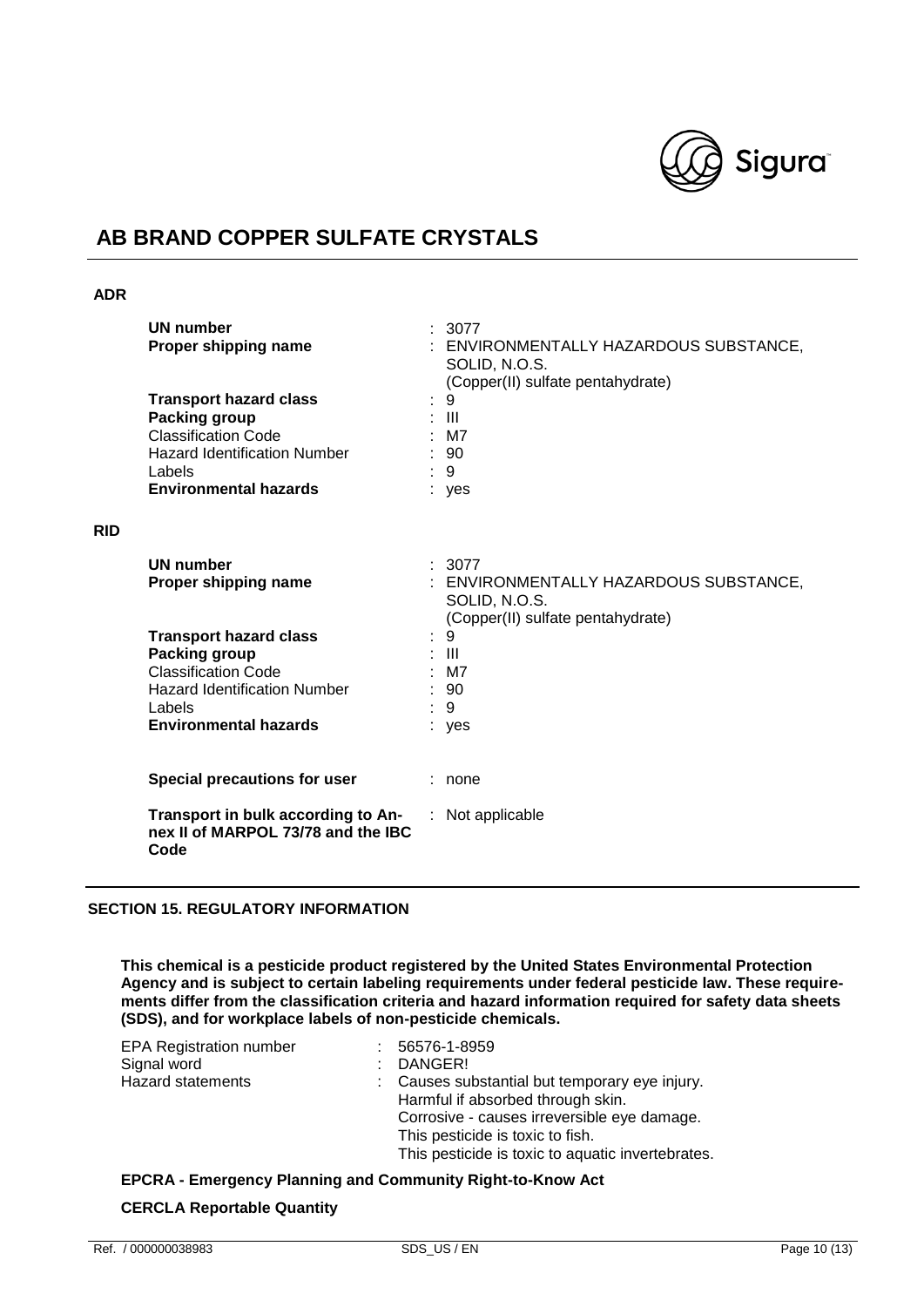

| <b>Components</b>               | CAS-No.   | Component RQ<br>(lbs) | Calculated<br>product RQ<br>(lbs) |
|---------------------------------|-----------|-----------------------|-----------------------------------|
| Copper(II) sulfate pentahydrate | 7758-99-8 |                       | 10                                |
| Copper(II) sulfate pentahydrate | 7758-99-8 |                       | 10                                |

### **SARA 304 Extremely Hazardous Substances Reportable Quantity**

This material does not contain any components with a section 304 EHS RQ.

### **SARA 311/312 Hazards**

See above: SECTION 2. Hazard Identification-GHS Classification

### **SARA 313**

| Components                         | CAS-No.   | Concentration  |
|------------------------------------|-----------|----------------|
| Copper(II)<br>sulfate pentahydrate | 7758-99-ა | $00\%$<br>98 - |

## **Clean Air Act**

This product neither contains, nor was manufactured with a Class I or Class II ODS as defined by the U.S. Clean Air Act Section 602 (40 CFR 82, Subpt. A, App.A + B).

This product does not contain any hazardous air pollutants (HAP), as defined by the U.S. Clean Air Act Section 112 (40 CFR 61).

This product does not contain any chemicals listed under the U.S. Clean Air Act Section 112(r) for Accidental Release Prevention (40 CFR 68.130, Subpart F).

This product does not contain any chemicals listed under the U.S. Clean Air Act Section 111 SOCMI Intermediate or Final VOC's (40 CFR 60.489).

This product does not contain any VOC exemptions listed under the U.S. Clean Air Act Section 450.

### **Clean Water Act**

The following Hazardous Chemicals are listed under the U.S. CleanWater Act, Section 311, Table 117.3:

| Components                      | CAS-No.   | Component RQ<br>(lbs) |
|---------------------------------|-----------|-----------------------|
| Copper(II) sulfate pentahydrate | 7758-99-8 |                       |

The following Hazardous Substances are listed under the U.S. CleanWater Act, Section 311, Table 116.4A:

| Components                                        | CAS-No.   | Concentration |
|---------------------------------------------------|-----------|---------------|
| 1.11<br>sulfate<br>pentahvdrate !<br>Copper(II) 1 | 7758-99-ა | $00\%$<br>98  |

This product contains the following toxic pollutants listed under the U.S. Clean Water Act Section 307

| Components                                   | S-No.<br>cau | Concentration    |
|----------------------------------------------|--------------|------------------|
| $\cdots$<br>Copper("<br>sulfate pentahydrate | 758-99-8     | 100<br>%<br>98 - |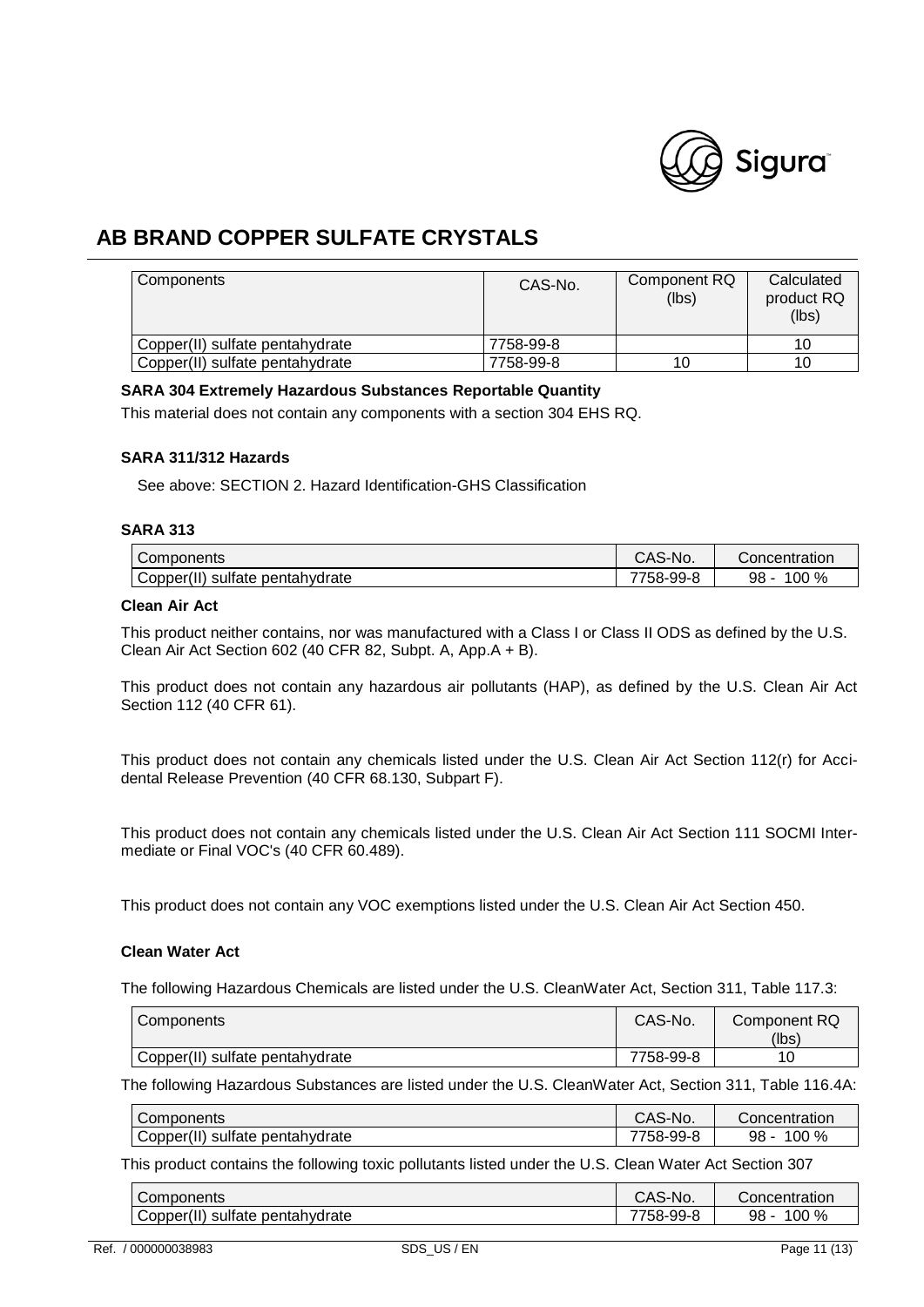

#### **US State Regulations**

#### **Massachusetts Right To Know**

|                                   | No.          |
|-----------------------------------|--------------|
| pentahydrate<br>opper)<br>sultate | റ<br>58-99-8 |

#### **Pennsylvania Right To Know**

| Components                         | CAS-No.  |
|------------------------------------|----------|
| 'opper"<br>pentahydrate<br>sultate | '58-99-8 |

#### **New Jersey Right To Know**

| Components                              | CAS-No.   |
|-----------------------------------------|-----------|
| Copper(II)<br>sulfate<br>e pentahvdrate | 7758-99-8 |

### **California Prop. 65**

This product does not contain any chemicals known to State of California to cause cancer, birth defects, or any other reproductive harm.

### **Canadian lists**

### **NPRI**

| Components                         | `S-No.<br>しハこ        |
|------------------------------------|----------------------|
| sultate pentahydrate<br>Copper(II) | $\sim$<br>ററ<br>99-0 |

### **The components of this product are reported in the following inventories:**

TSCA : This product is regulated under the Federal Insecticide, Fungicide and Rodenticide Act. It must be used for purposes consistent with its labeling.

### **SECTION 16. OTHER INFORMATION**

### **Full text of other abbreviations**

| ACGIH       | : US. ACGIH Threshold Limit Values                        |
|-------------|-----------------------------------------------------------|
| NIOSH/GUIDE | : US. NIOSH: Pocket Guide to Chemical Hazards, as amended |

AICS - Australian Inventory of Chemical Substances; ASTM - American Society for the Testing of Materials; bw - Body weight; CERCLA - Comprehensive Environmental Response, Compensation, and Liability Act; CMR - Carcinogen, Mutagen or Reproductive Toxicant; DIN - Standard of the German Institute for Standardisation; DOT - Department of Transportation; DSL - Domestic Substances List (Canada); ECx - Concentration associated with x% response; EHS - Extremely Hazardous Substance; ELx - Loading rate associated with x% response; EmS - Emergency Schedule; ENCS - Existing and New Chemical Substances (Japan); ErCx - Concentration associated with x% growth rate response; ERG - Emergency Response